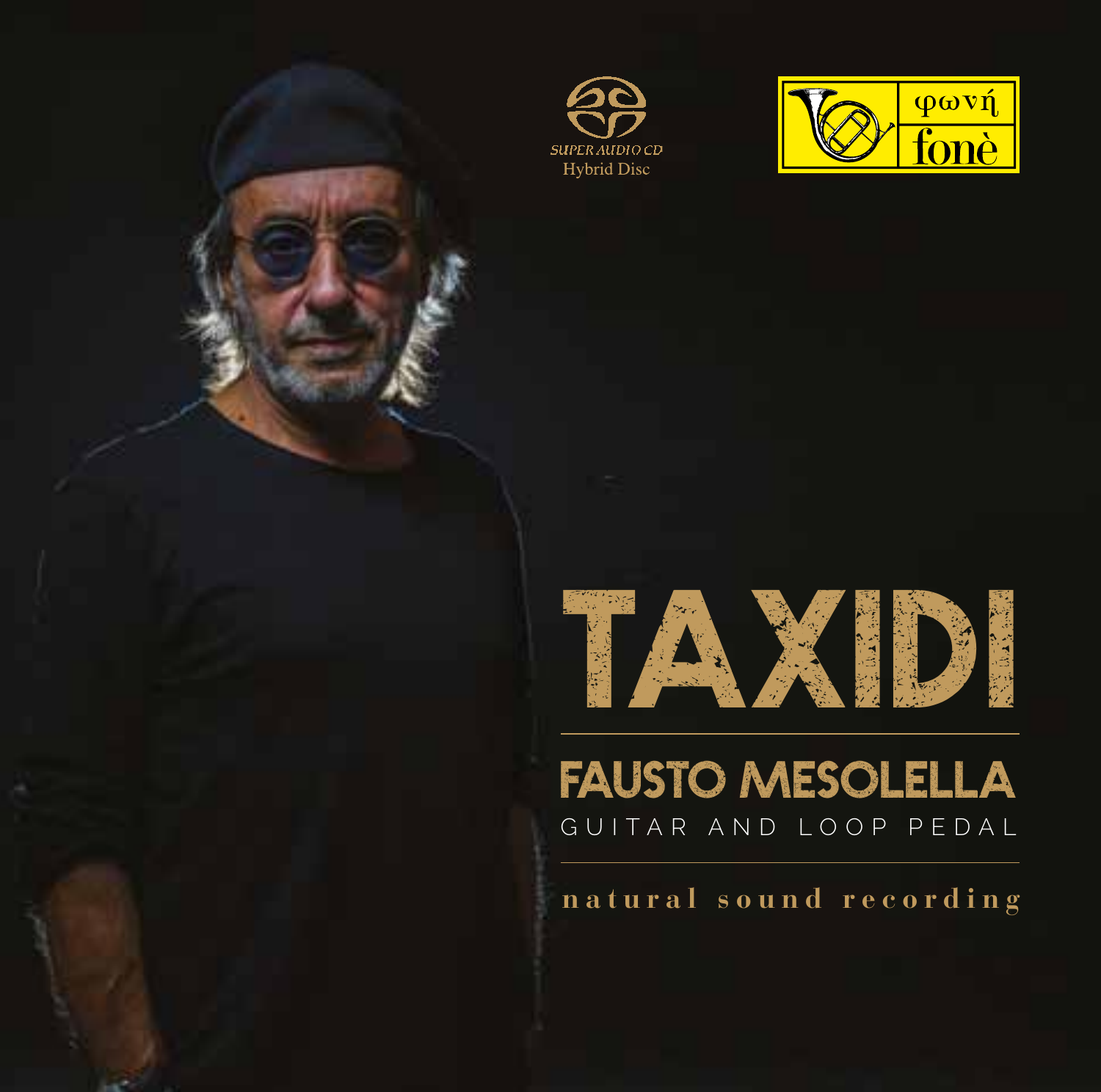#### **Conceived, recorded and produced by: Giulio Cesare Ricci**

Recorded at Hotel Il Castello - Palazzo di Scoto di Semifonte Certaldo Alto (Fi) 14/15 October 2016 Recording assistant: Paola Liberato Valve microphones: Neumann U47, U48, M49 Mike pre-amplifiers, cables (line, digital, microphone, supply): Signoricci Recorded in stereo DSD on the Pyramix Recorder using dCS A/D and D/A converters Photos by: Alfredo Buonanno A&R and Il Castello property manager: Alfred Kramer

*As no editing has been made, all the tracks on this record are heard as they were performed* 

Dedico questo album al nostro grande amico Alfonso Tramontano Guerritore. *Giulio Cesare Ricci*

C & P 2017 Audiophile Productions

www fone it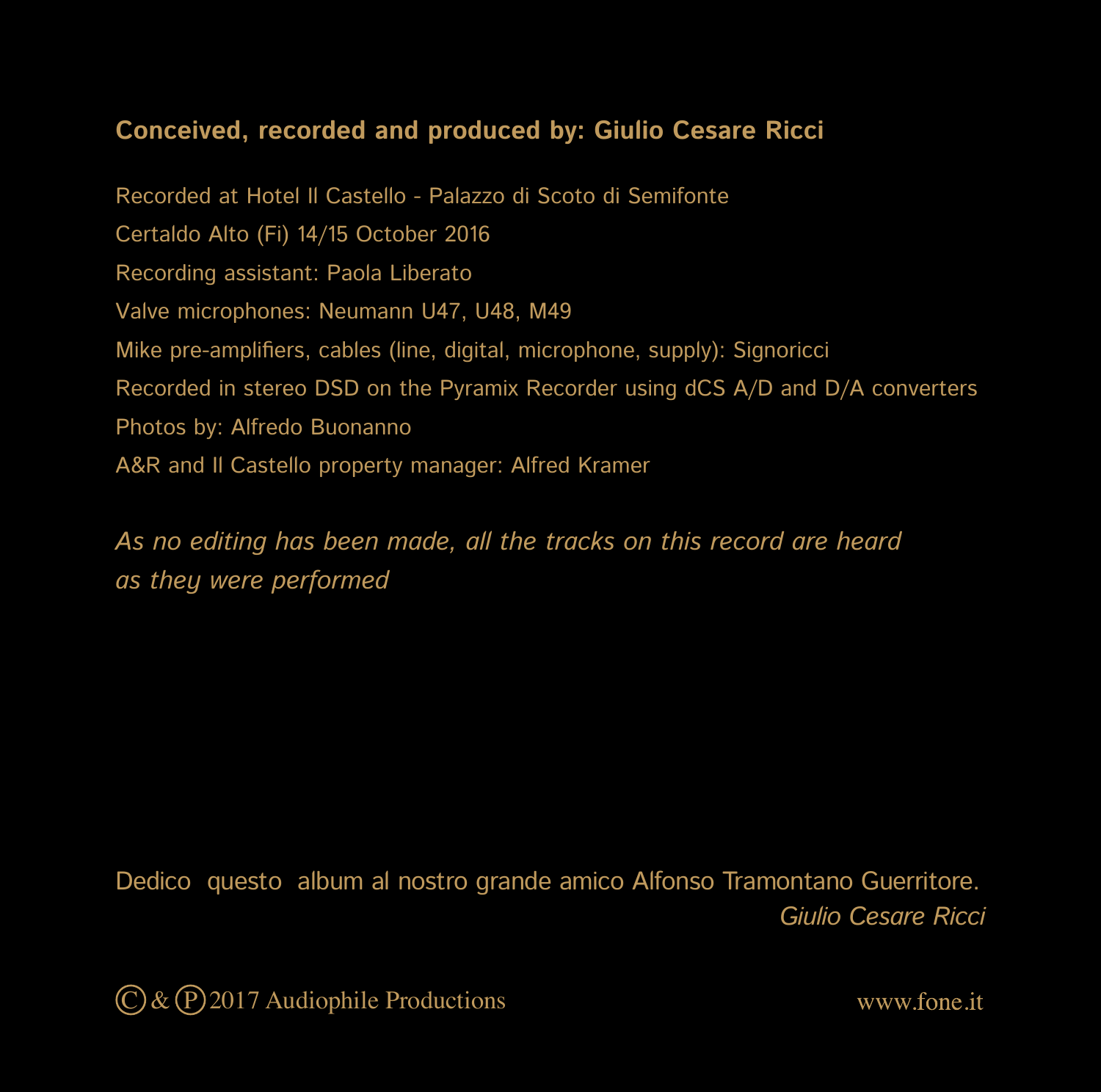Fausto era rimasto impressionato e affascinato dal suono del sax di Scott Hamilton registrato nell'antica cantina del Palazzo di Scoto di Semifonte a Certaldo Alto e da lì era nata la volontà di registrare un nuovo disco di chitarra.Giulio Cesare aveva chiesto a Fausto di portare tutto quello che normalmente usava per un concerto, il suo sistema di amplificazione per diffondere il suono e "tutti i suoi cazzabubboli"', come scherzosamente li chiamavano tra di loro. Giulio Cesare aveva messo Fausto con la sua chitarra nel punto della cantina acusticamente ottimale accordando il sistema di amplificazione con lo spazio. Aveva posizionato i leggendari microfoni Neumann come se registrasse in acustico, incidendo quello che noi ascoltavamo in diretta, il suono della cantina. Il risultato è stato affascinante, intimo, unico. Fausto suonava esprimendo la sua arte e la sua anima in libertà. Un'atmosfera magica.....un viaggio, come lo ha definito lui. Il titolo dell'album Taxidi venne fuori mentre eravamo da Red Ronnie, al Roxy Bar, tradussi la parola in greco ed ecco il titolo. A Fausto piacque tantissimo. I 2 giorni di registrazione furono realmente un viaggio per noi che eravamo là ad ascoltarlo ed a fissare quel momento, cercando d'incidere tutte le emozioni profonde che venivano dalla sua musica e dalla sua chitarra 'l'Insanguinata". Suonava le sue Suites pensando alla durata del vinile. " Solo vinile" diceva. Mi aveva infatti chiesto di avvertirlo quando eravamo intorno ai 18' di musica (un lato del vinile ne contiene circa 20') ma era così preso a suonare che in una Suite non vedeva proprio le mie segnalazioni e mi sono dovuta avvicinare così tanto ai microfoni che si sente il mio respiro rimasto ovviamente nell"incisione. Le Suites sono takes intere, suonate di getto, cariche di pathos e di poesia. Quante emozioni, quanta bellezza.... Taxidi, un viaggio insieme a Fausto Mesolella.

Paola Liberato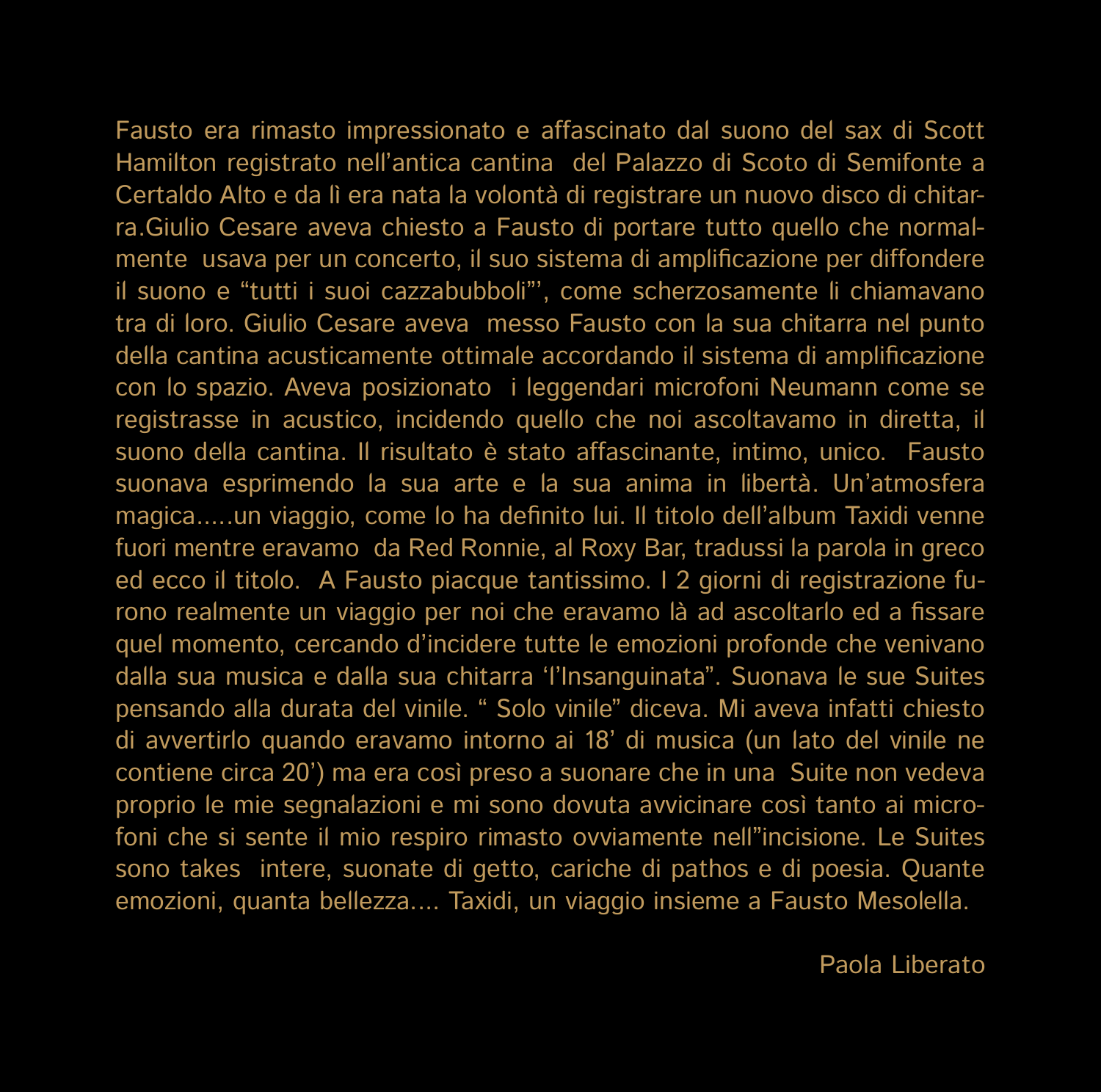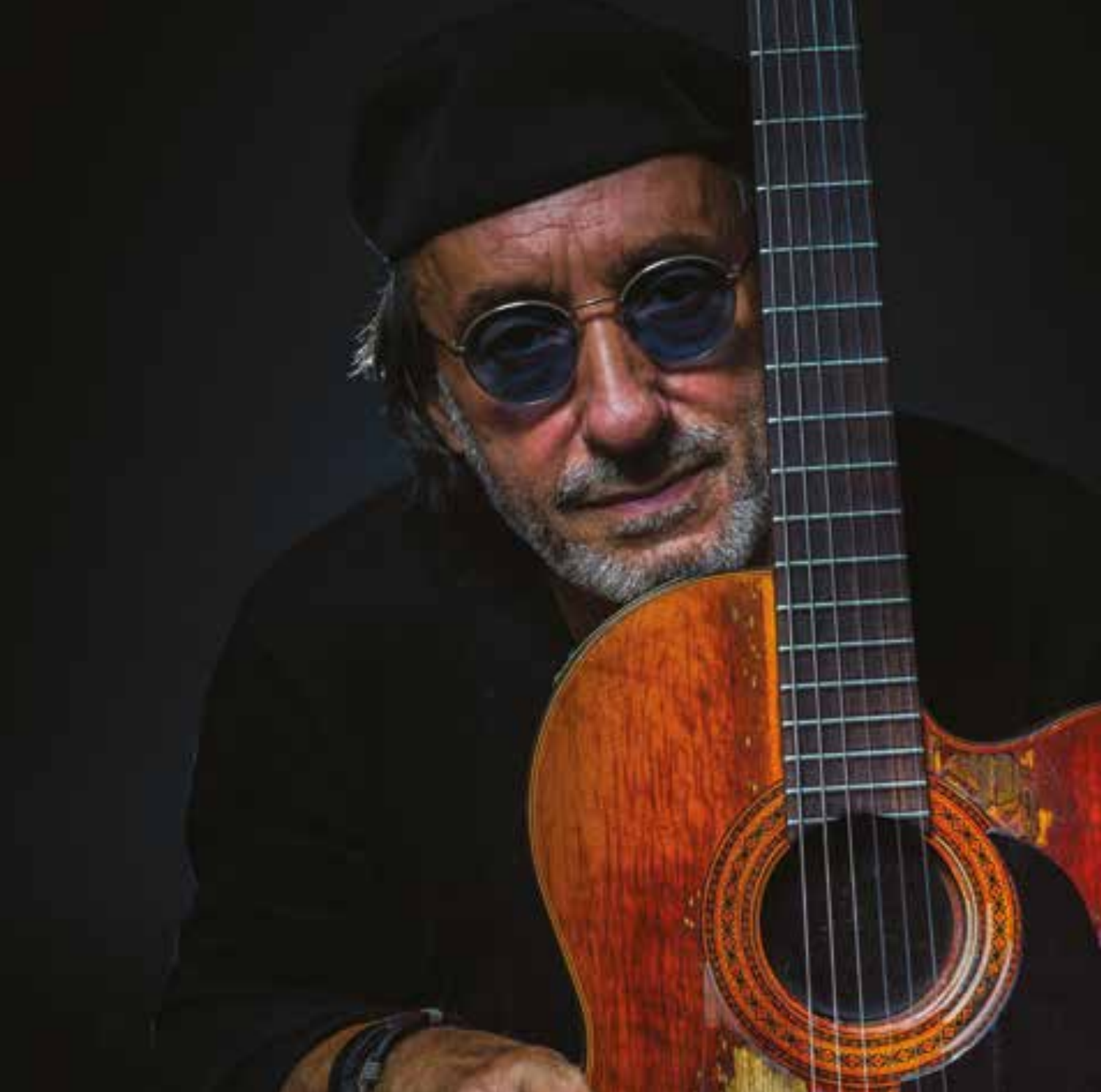*Fausto had been deeply impressed and fascinated by the sound of saxophonist Scott Hamilton recorded in the old wine cellar of the Palace of Scoto di Semifonte, in Certaldo Alto, and that very listening triggered his desire to record a new guitar album. Giulio Cesare had asked Fausto to bring every*thing he would have normally used for a live concert, his PA sustem to de*liver sound, and all of his "knickknacks'', as they ironically used to call them. Giulio Cesare took care of the acoustics and put Fausto and his guitar in the optimal point of the cellar, tuning the amplification system and adjusting it to the surrounding space. He had placed the legendary Neumann microphones as if recording acoustically, a live take of everything we were listening to, the sound of the cellar. The result was charming, intimate, and unique. Fausto played his guitar expressing his art and his soul freely.*

*A magic atmosphere… a "journey", as he called it. The title of the album, Taxidi, came to our minds while we were at Red Ronnie's Roxy Bar.* 

*I translated the word into Greek, and that is the title. Fausto liked it a lot. Those two days of recording were truly a journey for those of us who had the chance to be there, to listen to him and to witness that moment, trying to capture all the deep emotions that originated from his music and his "Bloodstained" guitar. He played the Suites thinking of the length of a vinyl. "Vinyl Only" he said. In fact, he had asked me to warn him upon reaching approximately 18 minutes of music (each vinyl side contains about 20 minutes), but then he was playing one of the Suites so busily that he was just not able to see my gestures. I had to get so close to the microphones that one could hear my very breath, obviously captured within the recording. The Suites are whole takes, played in one go, full of pathos and poetry. So many emotions, so much beauty... Taxidi, a journey with Fausto Mesolella.*

*Paola Liberato*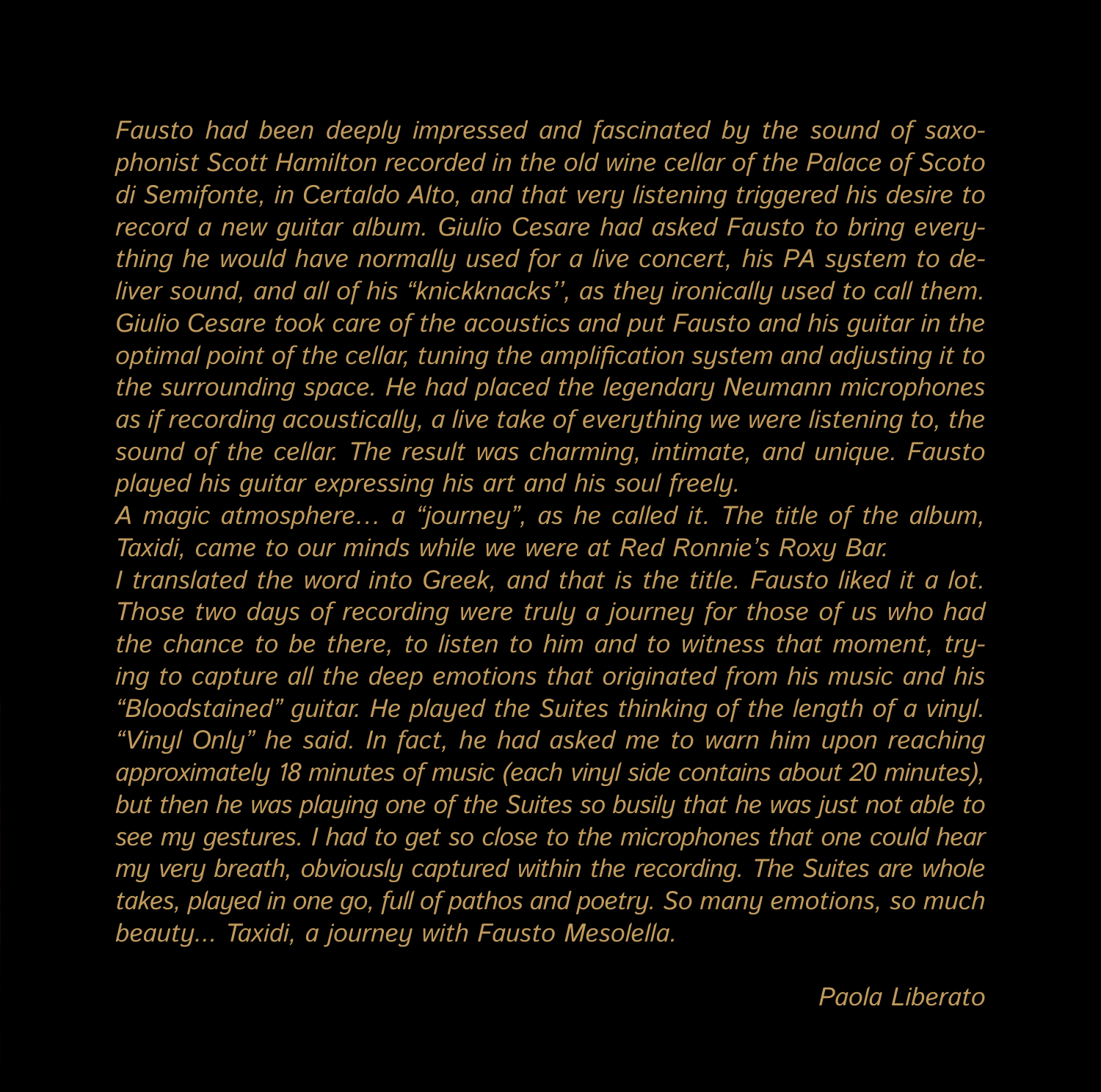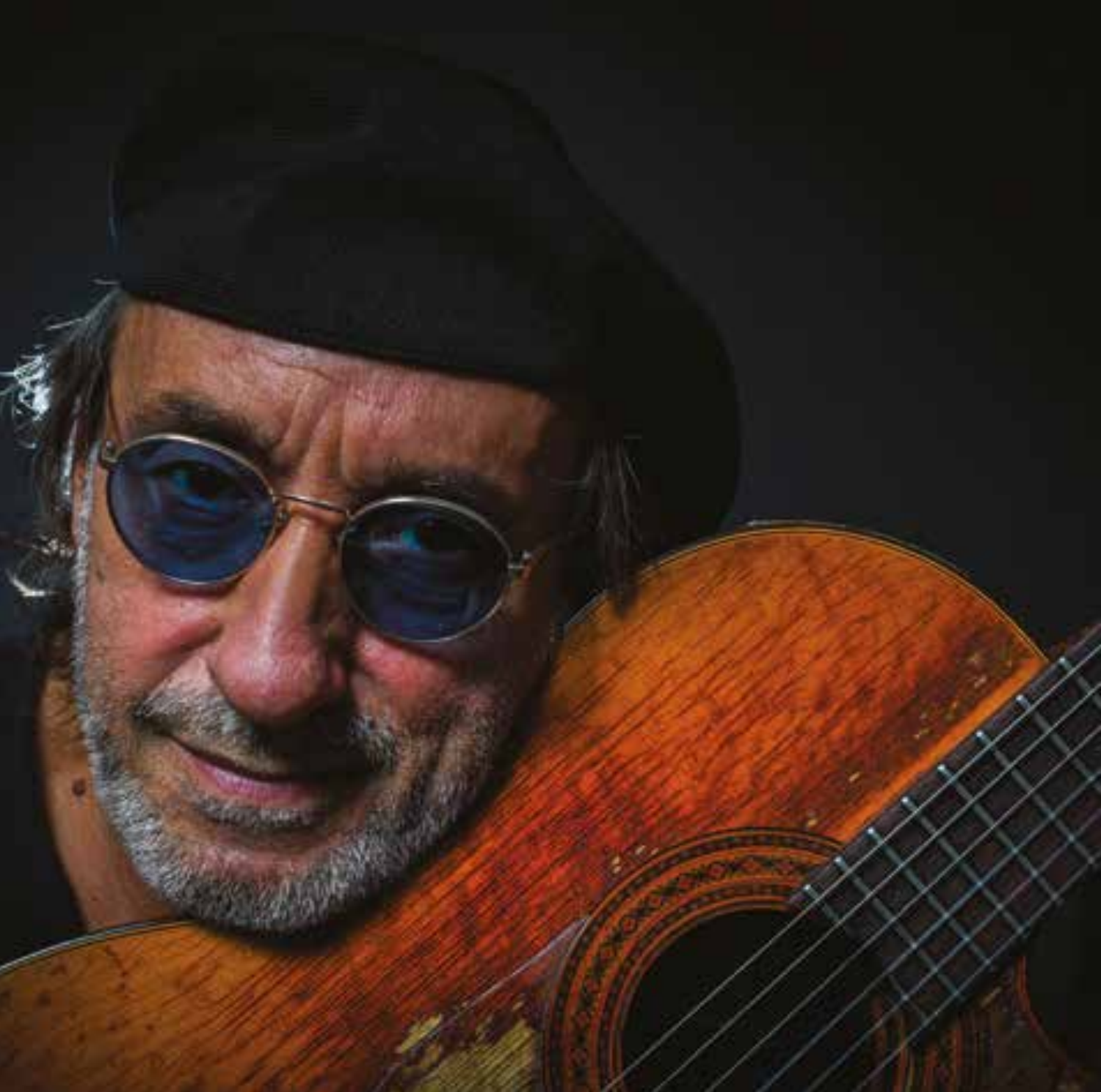# **TAXIDI FAUSTO MESOLELLA**

### SUITE N.3 13.34

Aria di te 00.00 Instrumental version Fausto Mesolella Ed. Sugar

LA TELA 03.14 Fausto Mesolella Ed. Musicacè

ARIA DI TE 05.24 Seconda parte Fausto Mesolella Ed. Sugar

SAMBA GRECA 0818 Fausto Mesolella Ed. Musicacè

Il dubbio di Ulisse 11.56 Fausto Mesolella Ed. Musicacè

#### SUITE N.4 06.51 L'**IMPROVVISO MARE** 00.00

Fausto Mesolella Ed. Musicacè

## SUITE N.5 15.08

TAXIDI 00.00 Fausto Mesolella Ed. Musicacè SUITE N.1 17.36

Gymnopedie n.1 00.00

Erik Satie

#### OSSERVAZIONE N.1 02.39

Fausto Mesolella Ed. Musicacè

Osservazione n.2 06.27

Fausto Mesolella Ed. Musicacè

VECCHIO FRAK 08.10 Modugno

**FRAGILE** 09.08 **Sting** 

**VECCHIO FRAK 09.50** Seconda parte Modugno

Osservazione n.3 12.11 Fausto Mesolella Ed. Musicacè

SUITE N.2 19.04 Era de maggio 00.00 Di Giacomo / Costa /

PIZZICA VENTATA 05.27 Fausto Mesolella Ed. Musicacè

Era de maggio 10.28 Seconda parte / Di Giacomo / Costa

SAMBA DI UNA NOTA 12.20 Jobim /

Era de maggio 14.20 Terza parte / Di Giacomo / Costa

Ai giochi addio 14.59 Nino Rota Ed. Cam